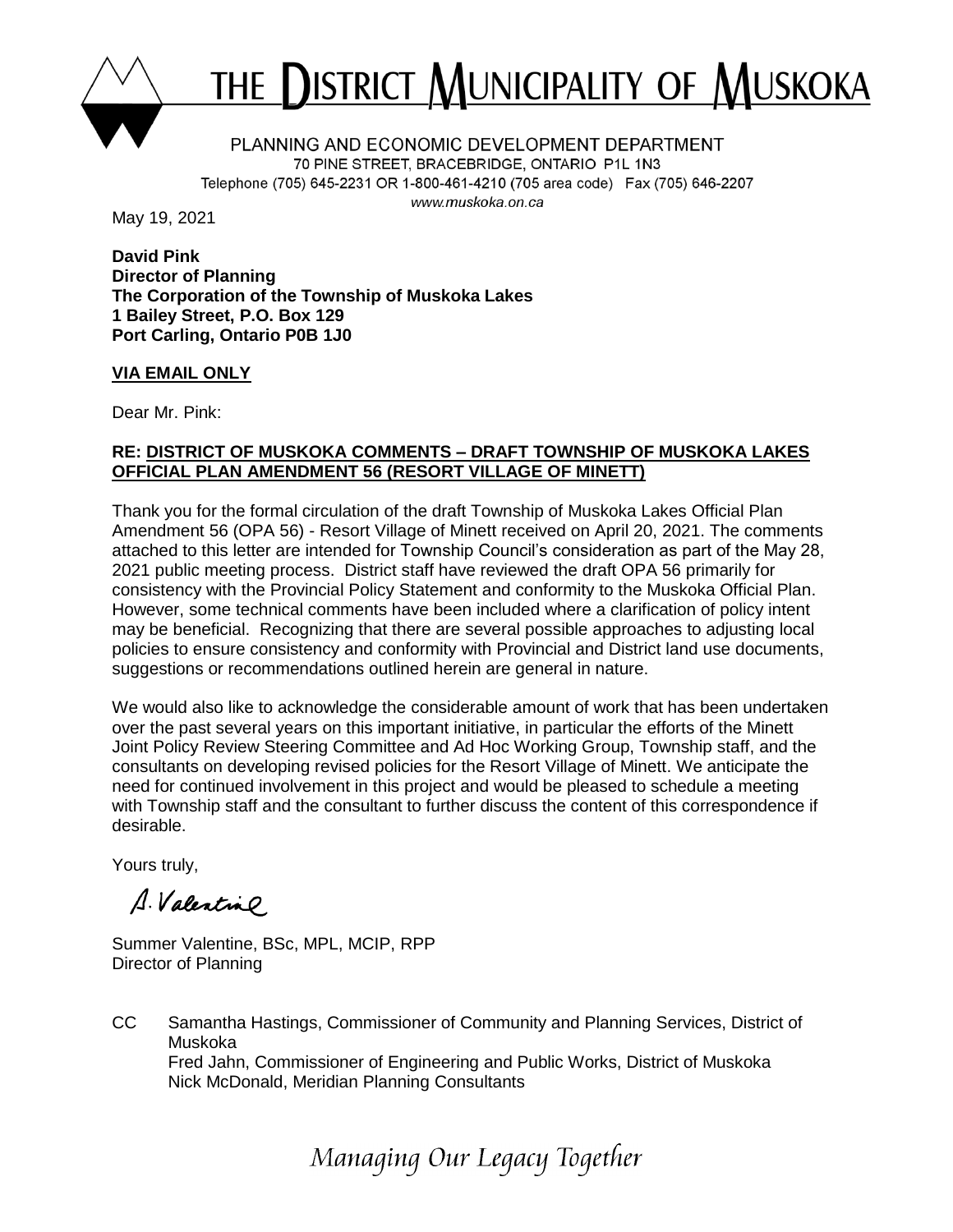

#### **District of Muskoka Comments on the Draft Township of Muskoka Lakes Official Plan Amendment 56 (Resort Village of Minett) as Circulated on April 20, 2021**

# **Provincial Policy Statement (PPS), 2020 Consistency**

District staff's review of draft OPA 56 did not reveal any apparent consistency issues with the PPS.

#### **Muskoka Official Plan, 2019 (MOP) Conformity**

#### **Revised Development Concept Framework**

The Resort Village of Minett is currently designated as a Special Policy Area in the MOP, which includes a high level policy framework addressing the principles, function and general development plan for the settlement area. While draft OPA 56 does technically conform to the applicable Special Policy Area policies in the MOP, the existing MOP policies are reflective of and specifically describe a previously approved development concept referred to as "Red Leaves Resort", which is no longer acceptable to the community. The draft OPA 56 would result in a reduction in density and contains significantly more detail regarding environmental protection, character preservation, and recreational carrying capacity, among other matters compared to the previously approved policy set. As the Township is early in the formal planning process, significant changes to the draft OPA 56 are possible as a result of public feedback. Therefore, District staff would recommend that conformity to the Special Policy Area designation in the MOP be revisited later in the process. We further understand that Township Council may request a companion amendment to the MOP to improve the alignment between upper and lower tier land use policy for Minett.

#### **Tourism and Recreational Focus**

The MOP states that a major portion of the Resort Village of Minett is to be for tourism and recreational uses and that residential uses shall represent a "lesser extent" of planned development. Therefore, Township Council should be satisfied that the combination of the density and permitted land use policies in draft OPA 56 are sufficient to ensure that function of Minett as node with a distinct recreational, tourist commercial and limited residential character can be maintained. District staff recommend the further differentiation between the Resort Village of Minett and other settlement areas in the Township through draft OPA 56 and/or the comprehensive review of the Township Official Plan, particularly at is relates to implementation of the growth and settlement targets set out in the MOP.

#### **Resort Commercial Tests**

The MOP currently contains tests to ensure that resort uses are and remain commercial in nature for the long-term. Over the past several years, these policies have been the subject of considerable debate and are in the process of being updated through the District's Resort Policy Review project. While the outcome of that project will not be known until later in 2021, it should be noted that the resort commercial tests in the MOP found in Section F6 c) are limited to application within the Waterfront, Rural and Community designations and therefore do not apply to Special Policy Areas such as the Resort Village of Minett, as confirmed by the LPAT. At this time, the only resort commercial tests pertinent to Minett are found in Section J5.4.3 v) of the MOP, are specific to mixed use resorts on municipal services, and do not address availability to the travelling and vacationing public.

70 Pine Street, Bracebridge, Ontario P1L 1N3 Phone: 705-645-210<br>www.muskoka.on.ca Phone: 705-645-2207 www.muskoka.on.ca Fax: 705-645-2207 Fax: 705-645-4272

**COMMUNITY AND PLANNING Planning, GIS and Children's Services, Community Engagement, SERVICES DEPARTMENT**<br> **Environment** Housing, Ontario Works and Seniors Programs<br> **Environment** Phone: 705-645-2100 Phone: 705-645-2412<br>
Phone: 705-645-2412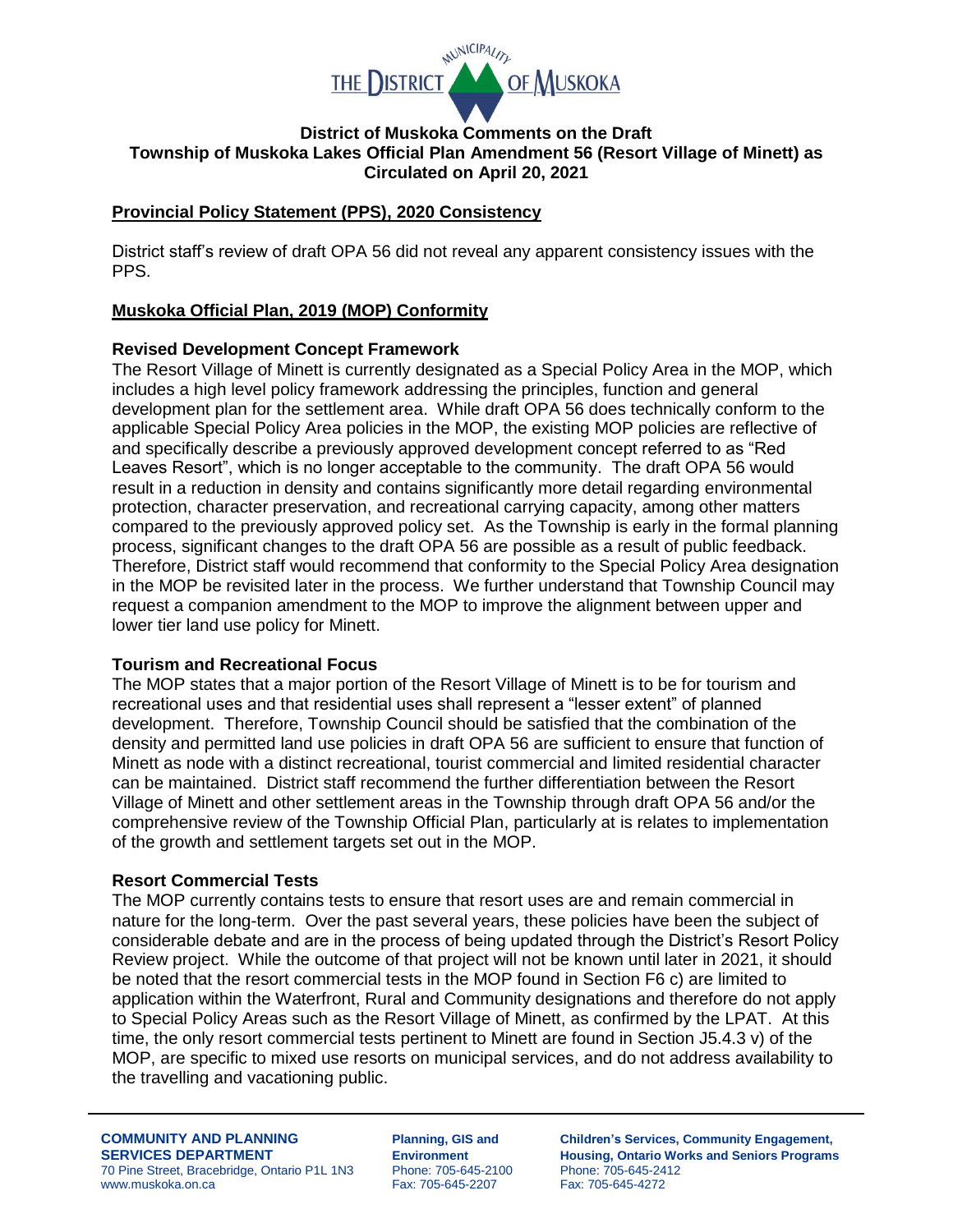Although draft OPA 56 contains extensive use provisions and other tests that apply to resort commercial accommodation units, these are included as appendices. Appendices may contain additional information that assists with the interpretation and implementation of an official plan, but would not constitute operative parts of such plans. Further, the appendices contain a level of detail that would not normally be expected in a policy document. For these reasons, it is recommended that Township Council consider including broad policies or tests either in OPA 56 or the parent Township Official Plan that address the long-term maintenance of the commercial nature of resorts. With the District's Resort Policy Review, Township of Muskoka Lakes Official Plan Review and OPA 56 processes all occurring separately but concurrently and each with overlapping interests in resort development and redevelopment, establishing conformity may be challenging and interim approaches may need to be considered.

#### **Municipal Servicing**

The draft OPA 56 as circulated does not contain a servicing schedule for Minett, nor does the MOP. Therefore, District staff have identified that additional work is required to establish a servicing schedule as part of the OPA process, which would identify the portion of the Resort Village of Minett that is intended to be serviced by municipal water and wastewater infrastructure in the near term (i.e. Full Service Area) and the portion of the Village that will be designated as a Future Service Area. In particular, specific policies are required to address the type of development to be permitted within Future Service Areas in accordance with the framework of the MOP.

In addition, the draft OPA 56 schedules do not appear to appropriately recognize or designate the future location of the municipal water and wastewater plant. In the existing Schedule J1 to the Township Official Plan, the parcel is designated as "Institutional". Similarly, to improve transparency regarding the proposed location of major infrastructure, consideration should be given to revising the OPA 56 schedules to designate the lands as "Institutional".

# **Mandatory Connection**

Draft OPA 56 requires that the existing private communal water and wastewater system within the Resort Commercial Three designation (i.e. Rosseau Resort) be decommissioned and connected to municipal services when they become available. However, the proposed policies do not require, but rather encourage, a similar connection when services become available to the Resort Commercial Area Four designation (i.e. Legacy Cottages Resort). It is a goal of the MOP that Future Service Areas will ultimately be provided with full municipal services over time. To operationally support this goal, the District's mandatory connection by-law would require that all development abutting existing or newly installed municipal services be connected, unless specific cost and time-limited exception criteria are met. The draft OPA 56 policies would not appear to be consistent with that approach and to ensure conformity with the MOP, any property that abuts municipal water and wastewater infrastructure would be required to connect to such services.

# **Flood Hazards**

The Muskoka River Flood Plain Mapping Study (Hatch, 2020) identifies areas prone to flooding in the Resort Village of Minett, including a significant portion of the proposed Village Core and northerly extent of the Resort Commercial One designation. Given the potential impacts on future development, it is strongly recommended that Township Council consider including the flood prone areas in a restrictive designation and illustrating their location on the OPA 56 schedules. Further, while draft OPA 56 lists lands subject to flooding as an Area of Use Limitation, no detailed policies are included in the draft document. Because the relevant MOP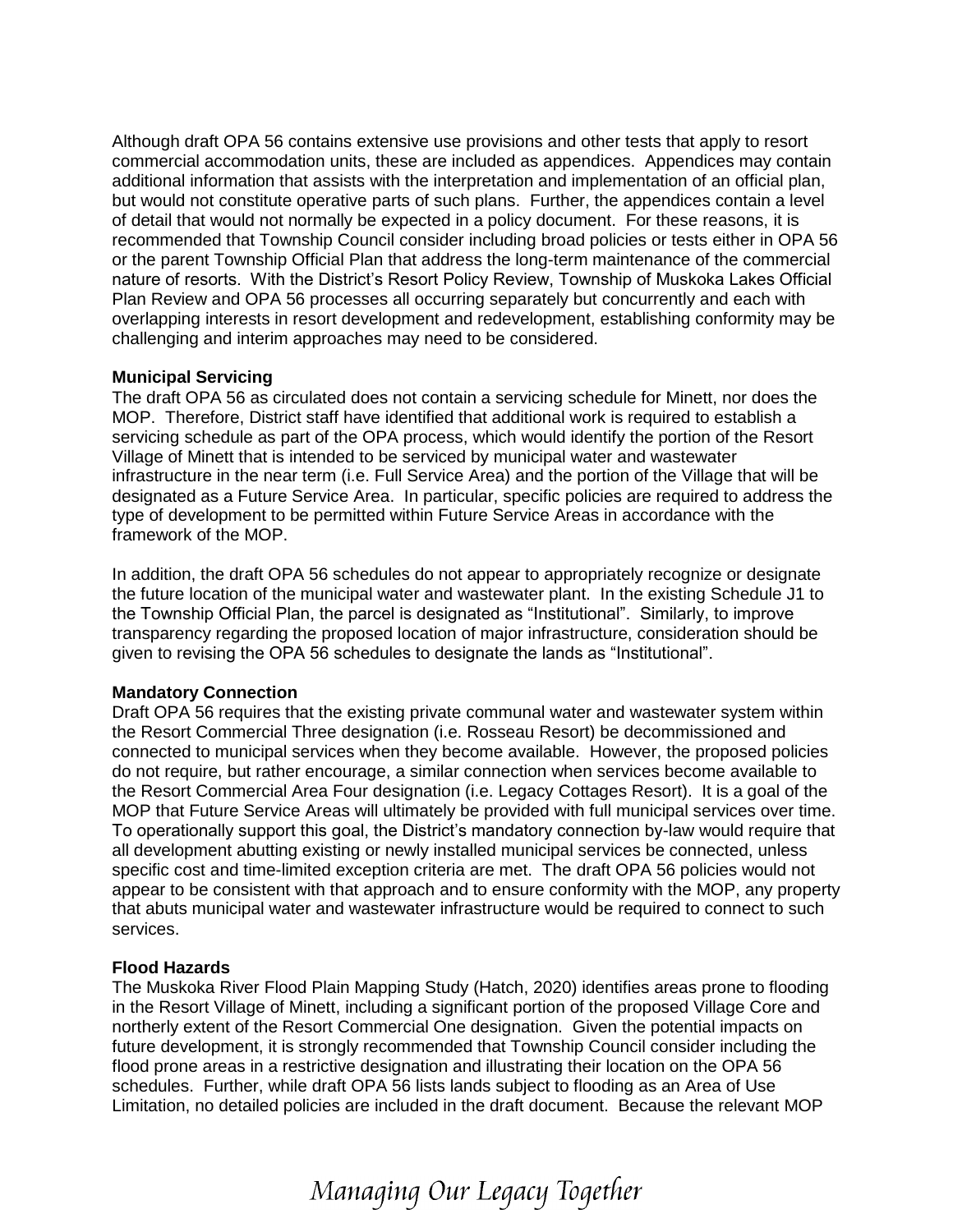policies would apply in the case where more restrictive policies are not being proposed in local documentation and recognizing the importance of this issue to the Township from both an environmental and human health perspective, a cross reference should be included to Section I of the MOP, which addresses flood prone lands, natural hazards and other constraints.

#### **Environment Protection and Lake System Health**

Draft OPA 56 includes extensive policies in these subject areas and clearly states that the environmental protection and lake system health policies in Section C of the MOP also would apply to all development and redevelopment in Minett. However, some of the proposed policies in draft OPA 56 appear to be more permissive than the MOP (e.g. OPA 56 Sections C1.5.5.1, C1.5.2.3, D1.4.2.2 j)) or repetitive of MOP requirements (e.g. OPA 56 Sections C1.5.1.3, C1.5.1.5, C1.5.3.2 b)). Further, through the comprehensive review of the Township of Muskoka Lakes Official Plan, it is District staff's understanding that sections are to be included which also address environmental protection and lake system health. Therefore, it is recommended that the Township confirm that OPA 56 only includes policies that would be more restrictive than either the MOP or the general policies in the Township Official Plan. This would provide a clear and tiered approach to policy application and reduce duplication.

#### **Development Setbacks and Buffers**

The Lake System Health policies of the MOP establish minimum setbacks for structures and septic systems, as well as a minimum length and depth for natural shoreline buffers. The minimum requirements may only be reduced if certain criteria are met. Most notably, there are specific exceptions that would apply within Urban Centres or Communities, but not Special Policy Areas such as the Resort Village of Minett. As Minett is Special Policy Area and also a settlement area, clarification is requested regarding whether it is the Township's intent that the Lake System Health policies of the MOP that would provide more flexibility in Urban Centres and Communities should also be applied to the Resort Village of Minett. If in the affirmative, this would likely require an amendment to the MOP.

# **Technical Matters**

# **Reference to "Community"**

As noted above, Minett is designated as a Special Policy Area in the MOP. Community Areas are a different designation, with separate policies that govern land use, growth and change. While colloquial use of the word "community" appears throughout draft OPA 56 does not result in a conformity issue with the MOP, this choice of wording has caused confusion at the LPAT regarding which MOP policies apply to Minett. Consideration should be given to referring to Minett as a "village" or "special policy area" throughout OPA 56 rather than a "community".

#### **Transportation**

Two District Roads traverse the Resort Village of Minett: District Road 7 (Peninsula Road) and District Road 28 (Juddhaven Road). Cross references to the MOP are included in draft OPA 56 respecting environmental protection and servicing. As the MOP policies addressing development adjacent to District Roads would also apply in Minett, a cross reference to Section K of the MOP may be helpful as detailed transportation policies are provided therein, including minimum frontage requirements for new lots on District Roads.

#### **Condominium Roads**

Private condominium roads are a permitted form of access in draft OPA 56, provided that they are connected directly to a publicly owned and year-round maintained road. OPA 56 also indicates that such roads are be designed and constructed to provide for emergency vehicular